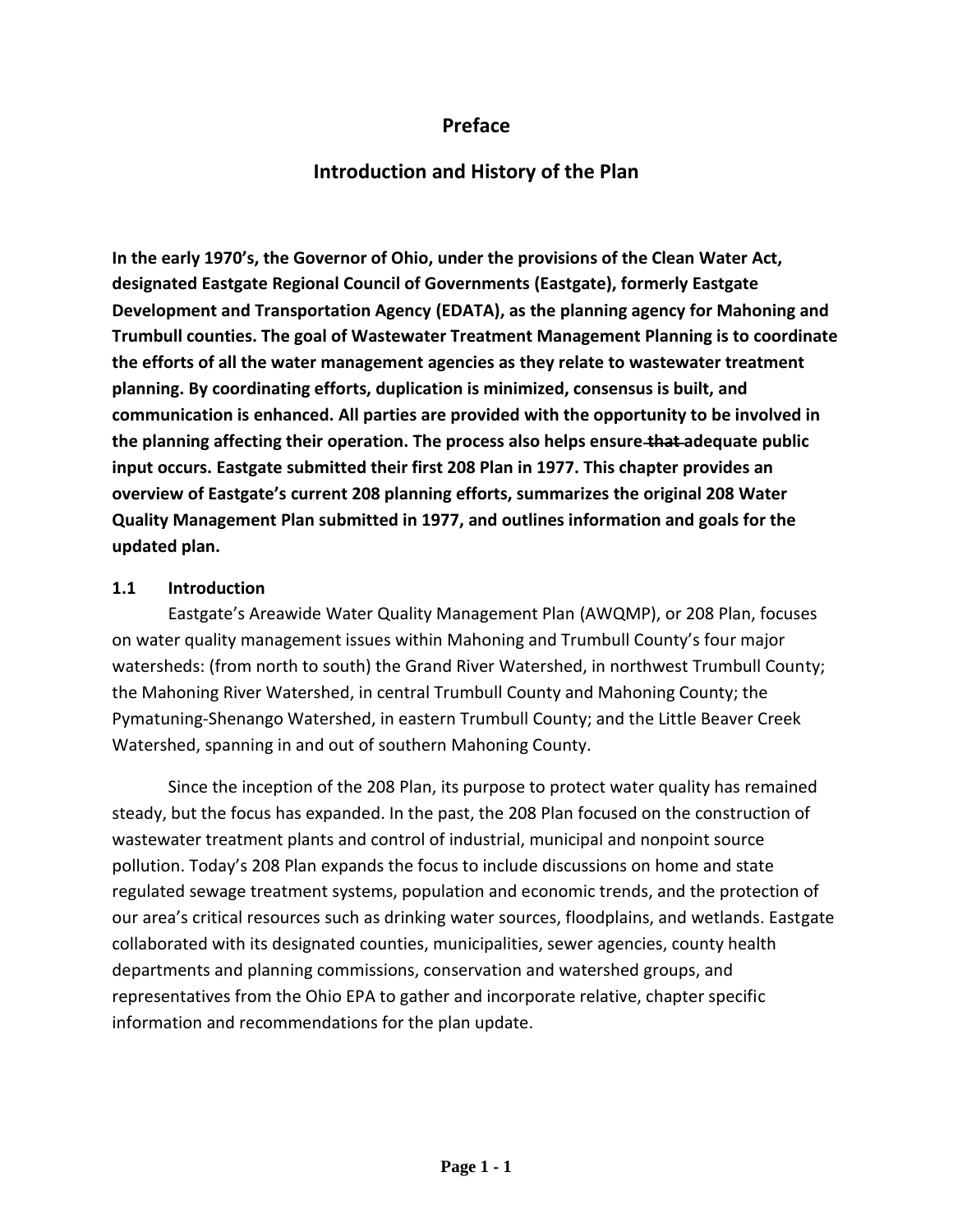### **1.2 Clean Water Act: Section 208**

The Clean Water Act (CWA) addresses water pollution in the United States and provides measures for protecting our Nation's surface waters. The main goal of the CWA is to "restore and maintain the chemical, physical, and biological integrity of the Nation's Waters"<sup>1</sup>. Wastewater treatment management planning is addressed within Section 208 of the CWA. Section 208 sets forth requirements to achieve the goals of the CWA on a state by state basis and establishes shared responsibilities for wastewater treatment management planning for areawide and state agencies.

An AWQMP is one of many tools set forth by the CWA and utilized by the State of Ohio to combat water pollution and restore the water quality of the state's waters. Other components of the CWA utilized include water quality monitoring and assessments, the administering of the National Pollution Discharge and Elimination System (NPDES) permit program to control discharges, financial assistance for wastewater treatment management facilities, and enforcement of existing rules and regulations. Water quality assessments are the responsibility of the State of Ohio and help the state determine at what capacity a water body can receive pollutant loads without degrading its intended use. The Ohio EPA established the Total Maximum Daily Load (TMDL) program and other water quality effluent limits for streams to provide the foundations for permit issuance. The wastewater treatment plan utilizes all the programs, gathering background information and data, to mold and support Eastgate's AWQMP update efforts in creating an essential tool that addresses local and regional environmental needs.

## **1.3 Eastgate's Original 208 Water Quality Management Plan**

The first 208 Plan produced by Eastgate was submitted to the Ohio EPA in 1977 and covered Mahoning and Trumbull Counties. The original 208 Plan was centered around designing and the construction of wastewater treatment plants to serve the established sewer districts. Elements of the original 208 Plan included:

- A municipal Collection and Treatment volume dedicated to developing a technical plan for the Eastgate wastewater planning area, consistent with Section 208 of the Clean Water Act. This volume identified the sanitary sewers within Eastgate's areawide planning area;
- A Wastewater Management volume identifying and defining the management responsibilities and requirements of entities involved in the wastewater planning process;

 $\overline{\phantom{a}}$ 

<sup>&</sup>lt;sup>1</sup> Clean Water Act, Section 101 (a)